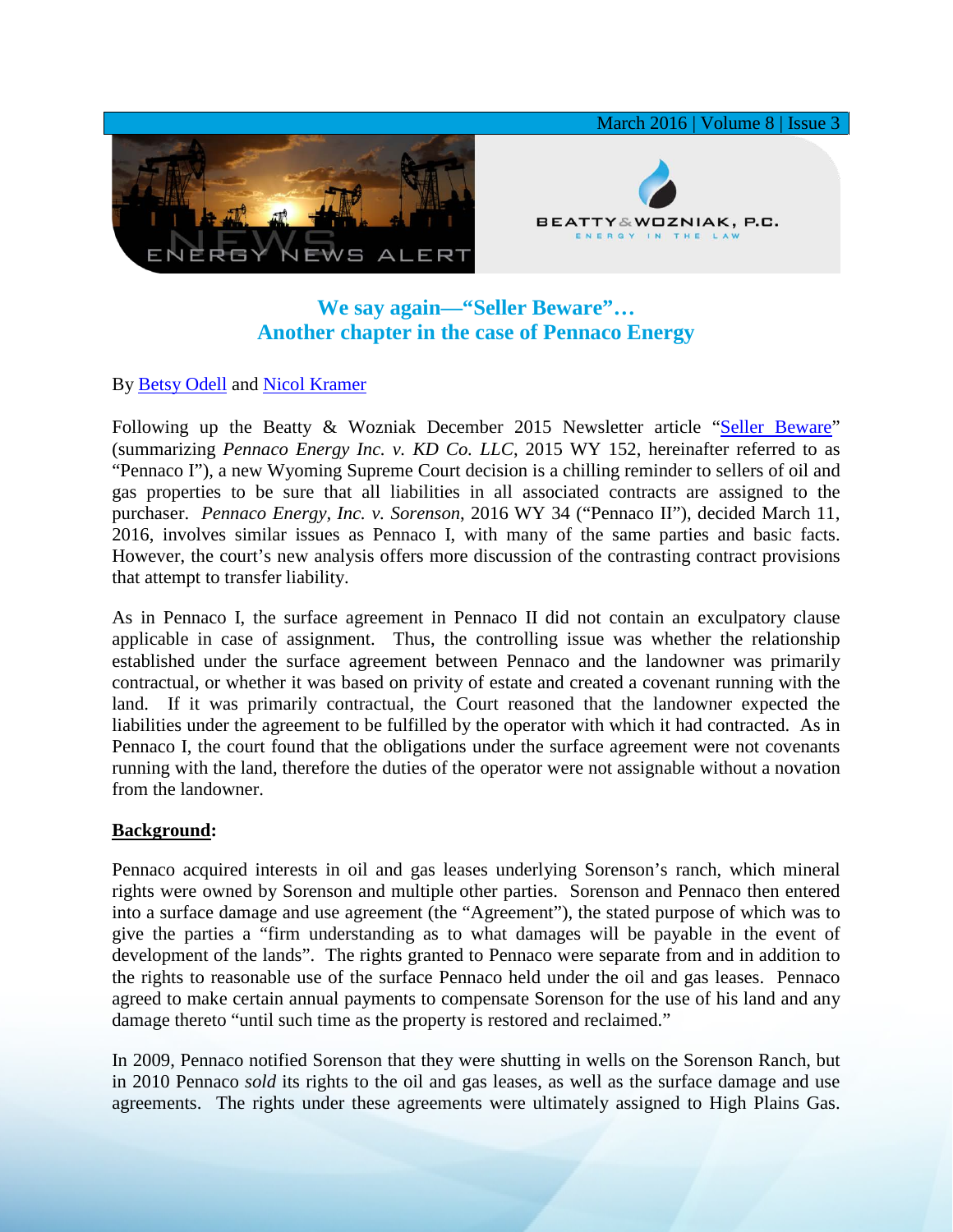After the sale, Pennaco did not pay annual payments or reclaim any of Sorenson's land as required under the Agreement, and Sorenson subsequently filed suit to collect payments due and enforce the reclamation obligations.

Pennaco moved for summary judgment and argued that the exculpatory clause in the oil and gas lease, which read, "If all or any part of this lease is assigned, no leasehold owner shall be liable for any act or omission of any other leasehold owner" was incorporated into the Agreement and Pennaco was no longer liable to the landowner. Pennaco alternatively argued that any obligations in the Agreement were covenants running with the ownership of the leasehold estate, and therefore all obligations passed to the assignee.

The district court denied the motion for summary judgment and concluded that Pennaco retained all legal liability under the Agreement. The jury trial therefore only focused on the amount of damages owed by Pennaco, and the jury found very favorably for the landowner, awarding over \$1M in damages. Sorenson was also awarded just under \$333,000 in attorneys' fees.

### **Issues Addressed:**

Did the Agreement create covenants running with the land, or did it create only contractual obligations? The court found, as in Pennaco I, that the obligations under the Agreement were contractual, and therefore subject to analysis under contract law. Using the four corners rule, the court found the Agreement required Pennaco to perform certain obligations until operations have ceased and the lands are reclaimed.

The court further found that the exculpatory clause in the oil and gas lease was not incorporated into the Agreement. The Agreement referred to the oil and gas lease, but did not specifically state that the oil and gas lease was incorporated by reference. The court ruled that a simple reference to the lease was not enough. Instead, the court found that drafters of agreements need to use language showing clear intent to incorporate all or part of its terms and conditions. The exculpatory clause in the oil and gas lease was effective to relieve Pennaco of obligations only under the lease itself, and not the Agreement.

The court also rejected Pennaco's argument that surface agreements are categorically different than oil and gas leases and such that the same contract principles do not apply.

Also notable was the court's award of attorneys' fees. The landowner in Pennaco II retained his attorney under a contingent fee arrangement. While the total fees determined at the attorney's hourly rate would have been just under \$125,000, the court in Pennaco II affirmed the lower court's finding that a 2.5 times multiplier was warranted under the circumstances.

#### **Conclusion:**

When selling assets and assigning the associated contracts, each individual contract should be examined for exculpatory clauses as well as assignability. If contracts do not contain an exculpatory clause relieving an assignor of obligations upon assignment, the best option is to obtain a novation from the party under the contract to whom the obligation is owed (in this case, the landowner Sorenson). This ensures that the party can only enforce contract rights against the new owner of the properties.